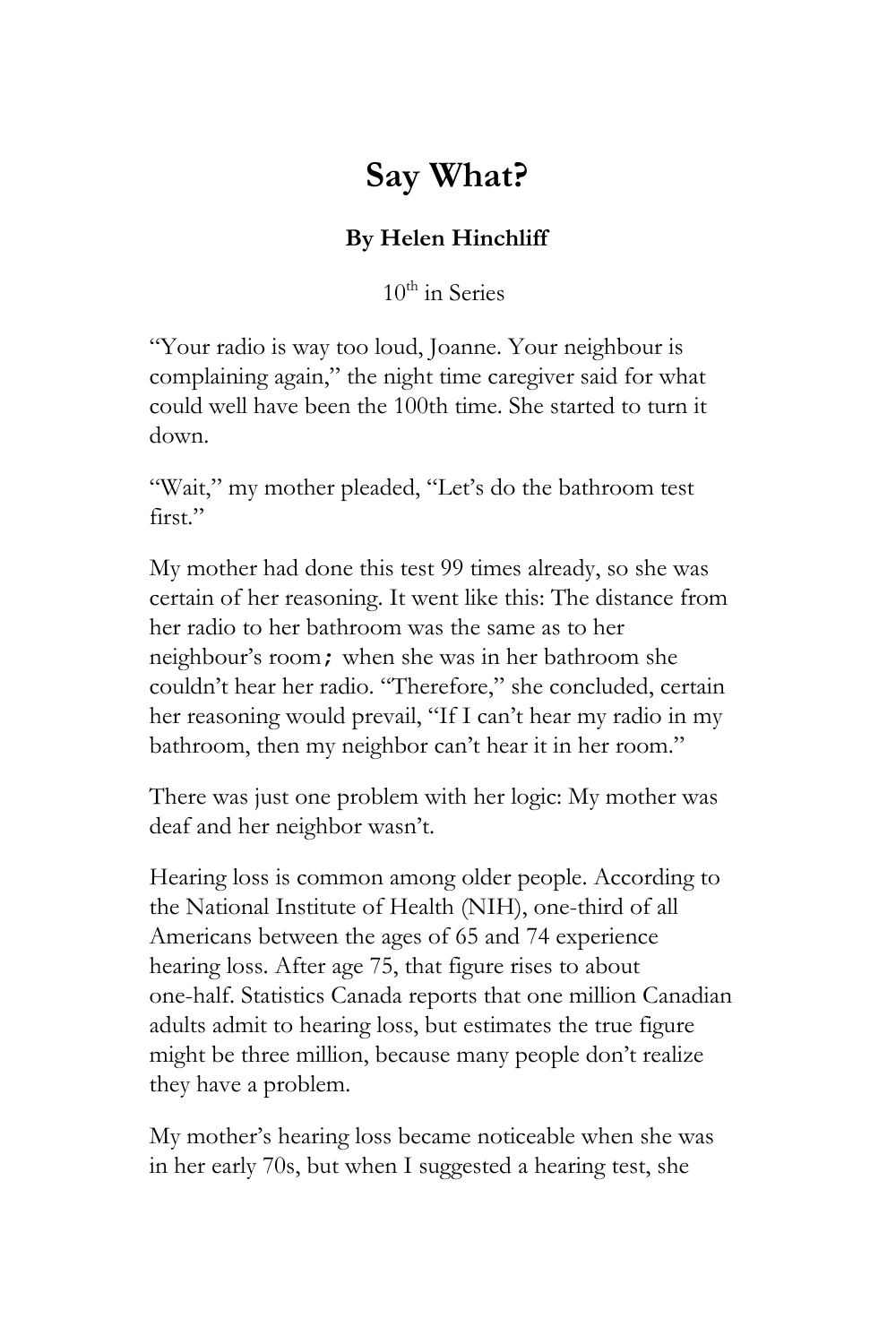bristled. "I'm not deaf," she declared and I think she truly believed it. She was living alone and could turn up her TV. She told us to speak up and stop mumbling.

By the time she was in her late eighties, her hearing loss was so acute she was turning up the TV or radio to maximum volume and in conversation we had to sit directly in front of her and shout.

Hearing loss can be caused by years of exposure to loud noise and can also result from viral or bacterial infections, heart conditions or stroke, head injuries, tumors, and certain medicines. But for most seniors, it's a condition called *presbycusis* (prez-buh-KYOO-sis).

If that sounds like Greek, you're right! It means hearing loss among the elderly and it tends to run in families. My maternal grandfather was so deaf we had to shout at him too.

Hearing loss shouldn't be ignored. The NIH warns that if we can't hear properly, we may find it difficult "to understand and follow a doctor's advice, respond to warnings, or hear doorbells and alarms." The Canadian Hearing Society warns that older adults with untreated hearing loss may experience social isolation, risk depression, increase their chances of significant cognitive decline, and run a greater risk of falling.

Last spring I realized I'm beginning to strain to hear soft spoken people, particularly if they are on my right. I found that annoying, but my apparent hearing loss got scary when some guy on a bike whizzed closely past me on my right and I hadn't heard him coming.